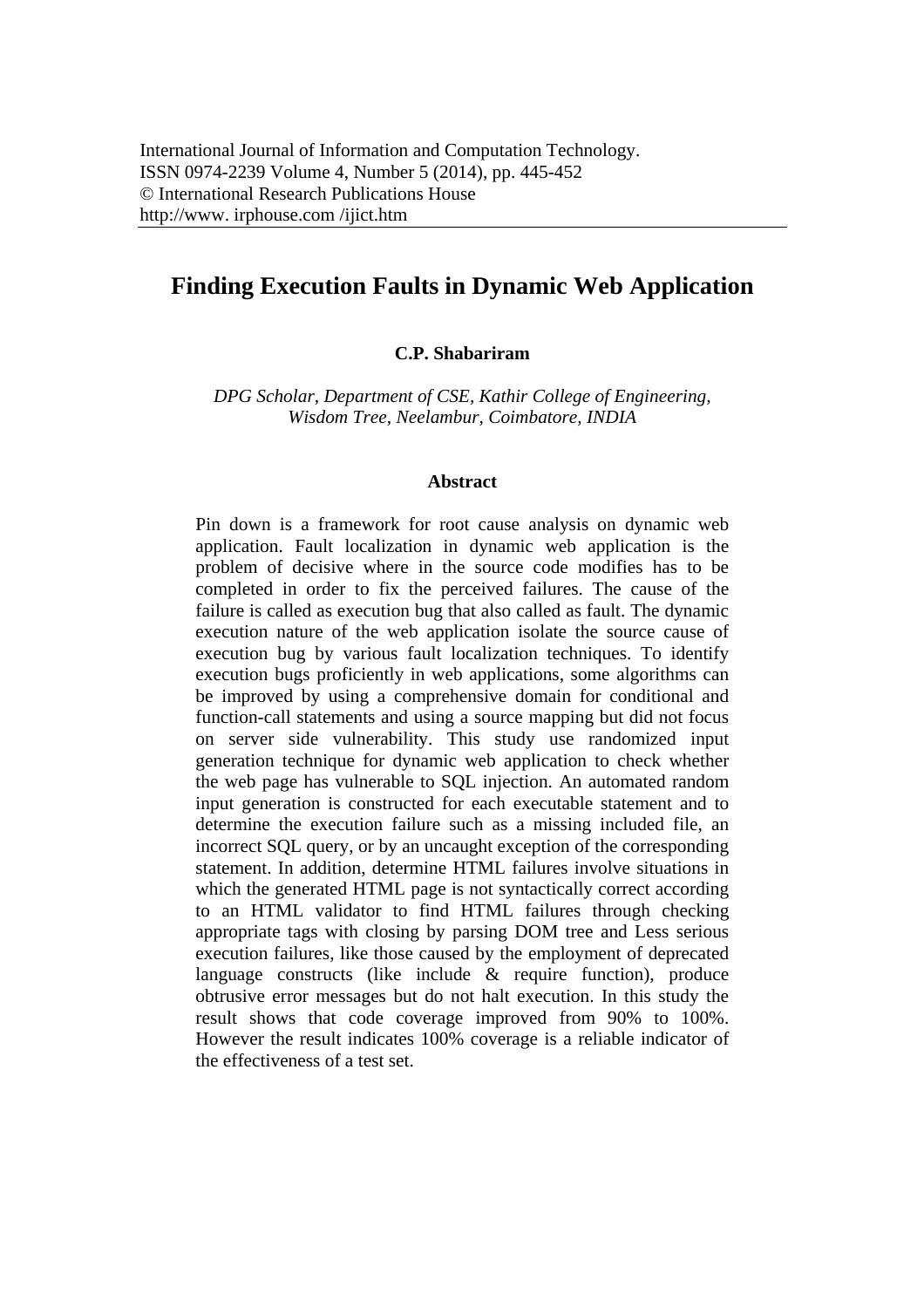Keywords: Pin down; Fault Localization; Execution bug; Random input generation; dynamic web application; SQL Injection; Execution failure; HTML failure; HTML validator; DOM tree.

#### **1. Introduction**

A specious declaration of data and functional steps in a program causes an unexpected behavior to execution. It is an intrinsic weakness of the design or implementation which might result in a failure. In program debugging, Localization is major method. It can be divided into two main components. The initial half is to spot apprehensive code by using various techniques. It may contain program bugs. The next part is for programmers to actually examine the identified code to decide whether it certainly contains bugs. In first part apprehensive code is prioritized based on its probability of containing bugs for reference all the Statistical localization techniques. Code have a lower precedence must be examined after code have a higher precedence. The next part, we assume that bug detection is perfect. So the programmers can forever correctly classify faulty code as faulty and non-faulty code like non-faulty. The amount of code desires to be inspected may increase when perfect bug discovery does not hold. There is a high insist for mechanical Execution bug identification techniques which can direct programmers to the locations of bugs with least human involvement. This insists has led to the suggestion and development of a variety of techniques over current years. While these techniques split similar goals, they can be moderately diverse from one another, and often stalk from ideas which themselves initiate from some diverse disciplines.

## **2. Fault Localization**

Web applications are written in a mixture of some programming languages, like JavaScript in client side, PHP and Structure Query Language (SQL) in server side. In web application domain, pages are not displayed properly due to the deformed HTML or any embedded language errors. Such HTML and execution failures may be difficult to find because theses codes are generated dynamically. In this paper, execution fault locations are identified by using automated random input generation technique. Random input generation technique is constructed for each executable statement and to determine the execution failure such as a missing included file, an incorrect SQL query, or by an uncaught exception of the corresponding statement. In previous work, determined the failures based on the identifying inputs which cause an application hurtle. It did not address the problem. Statistical analysis between passing and failing tests for determine the faulty location. Further many statistical localization algorithms are used to find the locations. Using Tarantula [11], [12], Ochiai [13], Jaccard algorithms for finding the proportion of passing and failing tests in the execution of statements. Suspiciousness rating is calculated for each executed statement for forecast the location of the bug. The enhancements are presented in the statistical error identification techniques for improving efficiency of execution bug identification.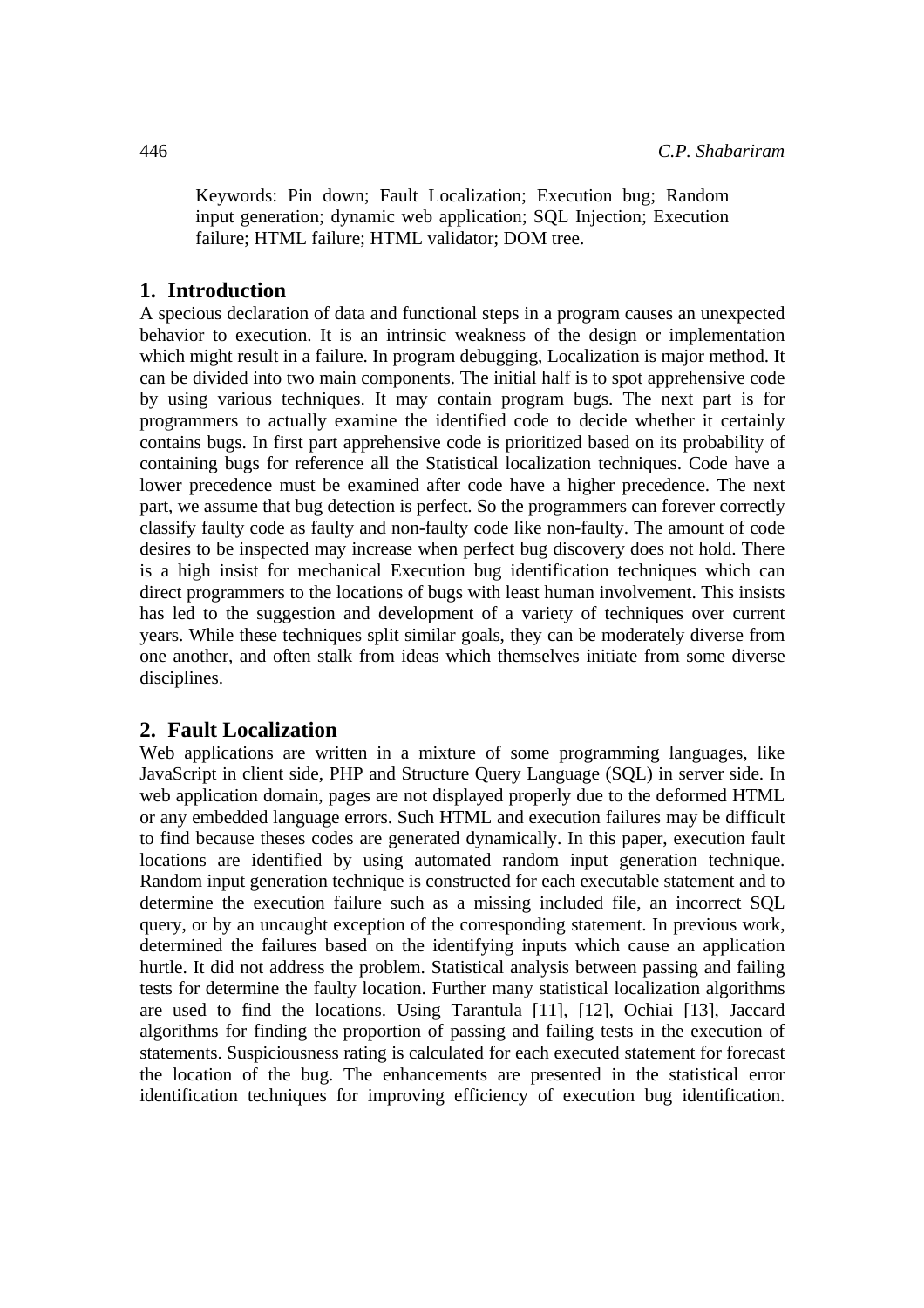Source mapping method and extended domain are enhanced in previous work [14]. Extended domain technique applies to conditional statements helps execution bug identification. Suppose any statements are missing in HTML code or any default case not mention in switch case that time suspiciousness rating cannot be calculate. Condition modeling technique is used in this situation.

## **2.1 Source mapping and Extended Domain**

Each statements of web application and output of every part are recorded. HTML Validator analyses these report and indicate which ingredient of the HTML output are improper. Present localization methodologies assume the existence of a test case. However, developers are often attempted with state of affairs where a failure takes place, but where no test suite is accessible that can be used for bug identification. To address such situations, we present an approach for generating test suites that can be used to localize bugs effectively. This approach is a variation on combined concrete and symbolic execution [9], [10] that is parameterized by a similarity criterion. Path constraint similarity and input similarity are increased statement coverage and path coverage. The quantity of similarity among the path constraints related with two executions. Based on the number of inputs the similarity among two execution is figured and it identical for both execution. Automated tool Apollo used for implementing these techniques. It increases the effectiveness of fault localization by direct test suites generation.

# **3. Pin Dowm Framework**

## **3.1 Objective**

The Fault localization algorithms explored in this paper attempt to predict the location of a bug based on randomized input values for server side execution in case of validation with empty inputs.

#### **3.2 Overview of Pin down framework**

In pin down framework architecture execution failures may be caused by a missing included file, an incorrect MySQL query, or by an uncaught exception. Such failures are easily identified as the PHP interpreter generates an error message and halts execution. The less serious execution failures, like those caused by the employment of deprecated language constructs, create prominent error messages but do not halt execution.HTML failures involve situations in which the generated HTML page is not syntactically correct according to an HTML validator to find HTML failures through checking appropriate tags with closing by parsing DOM tree. In addition, check whether the web page has vulnerable to SQL Injection. If it has vulnerable give some suggestion. Finally fix htmlentities (), magic\_quotes\_gpc (), stripslashes (), addslashes(), autoload() problems. Pin down framework include limited tracking in native methods, tracking of input parameter through the database Fixing Malformed SQL queries, missing reference (function, class), incorrect buffer cleaning. The final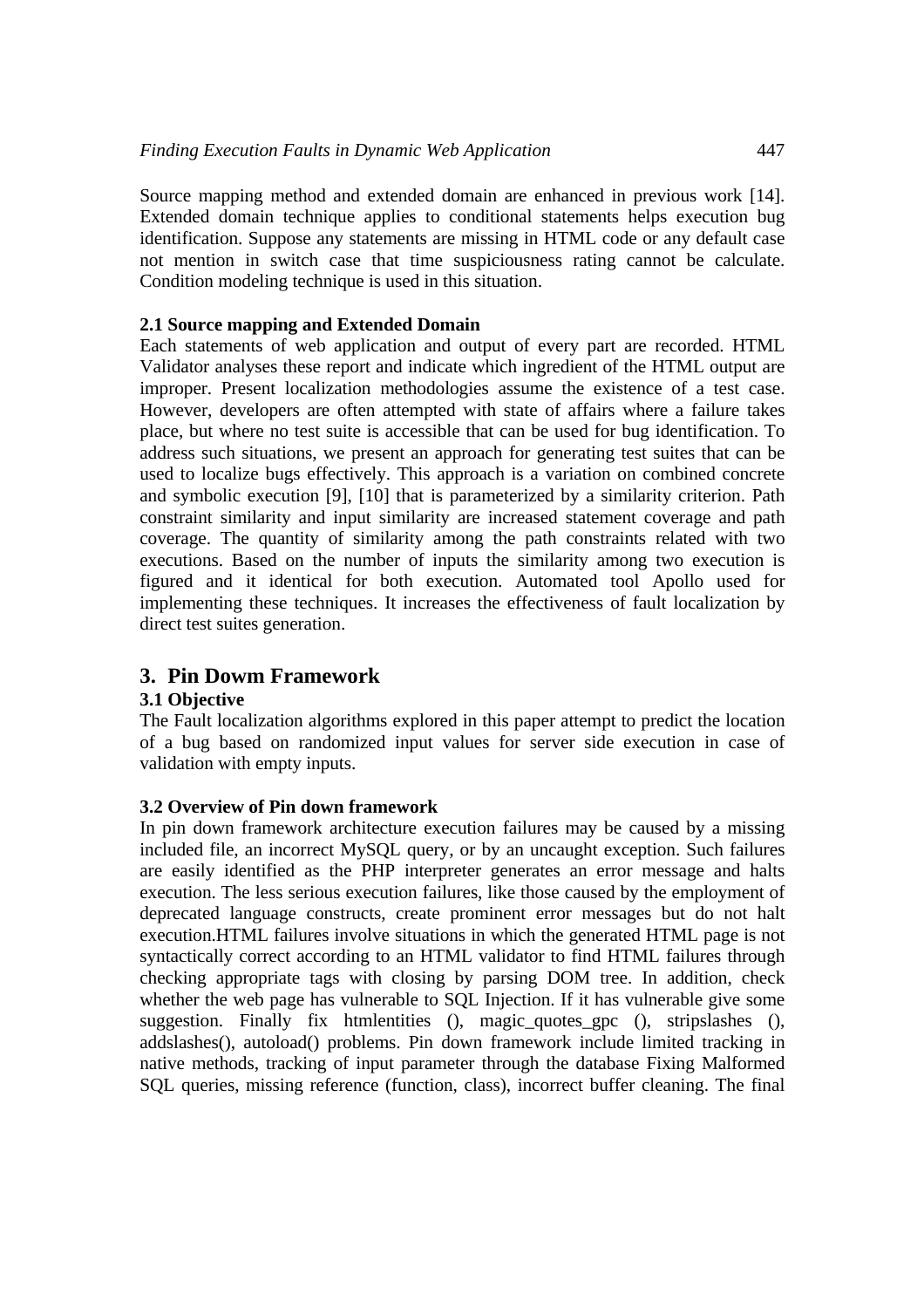result shows that code coverage improved from 90% to 100%. (i.e.) 100% coverage alone is not a reliable indicator of the effectiveness of a test set.

#### **3.3 System Architecture**



Fig. 1: Pin down framework architecture.

Fig. 1 shows the proposed system architecture in which the function of fault localization process. PHP web application taken as input for fault identification process that produce what are the possible locations for occurring bug. Fault localization process using some algorithms such as Ochiai, Tarantula that determine the suspiciousness ratings for executed statement. Executed statements are arranged in the order which one having high suspiciousness rating placed in the top of order. Generate direct test case based on combined concrete and symbolic execution and similarity criteria. Finally compare the coverage of different algorithms.

## **4. Implimentation**

We have implemented Randomized input generation for server side and client side input fields. Dynamic web application is combination of various scripting language. In this paper, pin down framework implements server side scripting language and predict the fault. Then compare the performance of the fault localization. To increase the efficiency of fault localization process, use CREST tool. Create a web application as an input for determine the bug identification. Finally implement pin down framework and execution bug identification algorithms such as Ochiai and Tarantula for compare results derived from this system.

Major panels of pin down framework: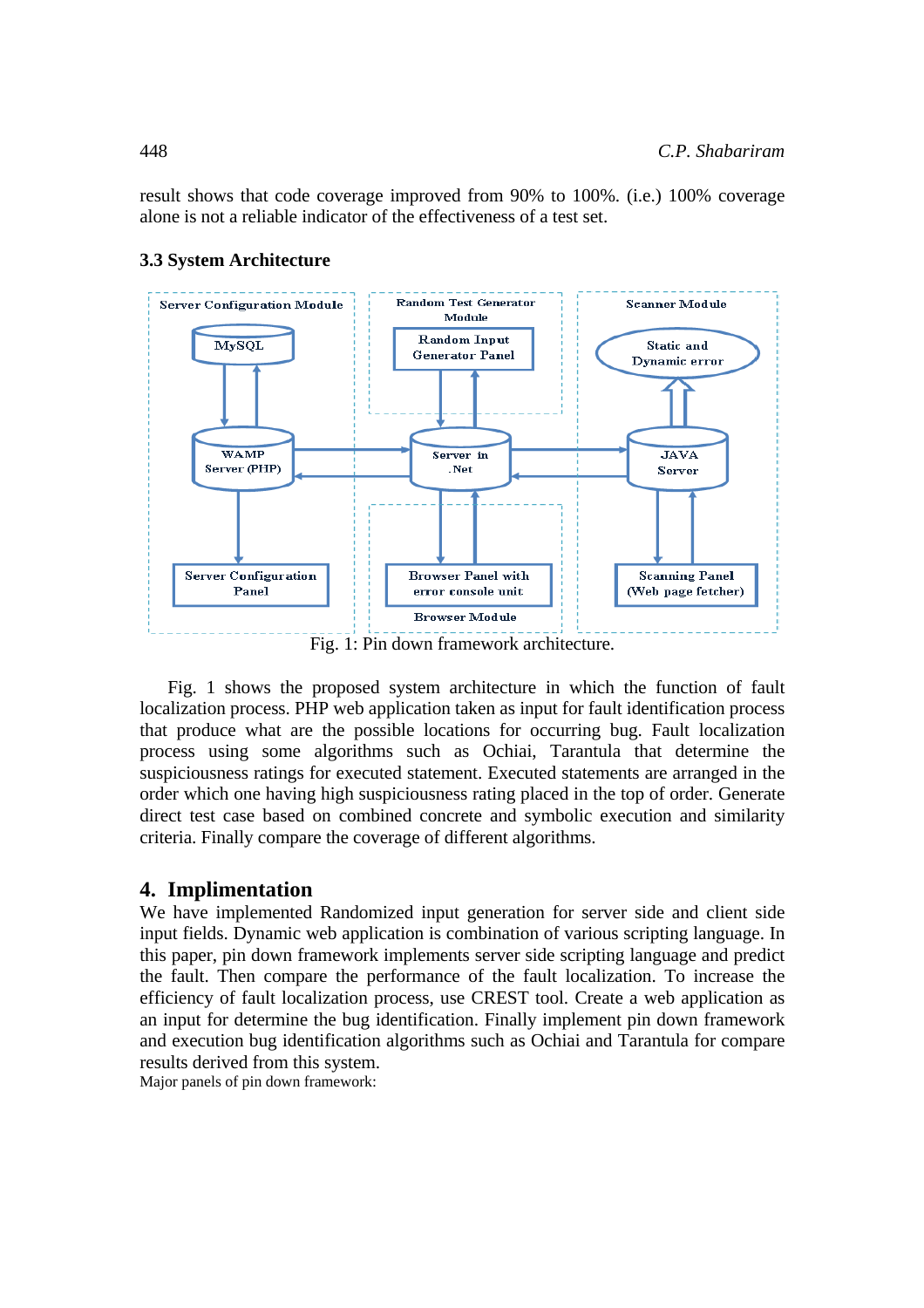- Scanner
- Server Configuration
- Application Browser
- Random Input Generator
- Setting

# **4.1 Scanner**

Either html or PHP files can be scanned when it is placed in the scanner module and error will also be detected. This panel will detect browser compatibility issue (blink tag work only in internet explorer browser) resource missing, syntax errors. Pin down framework includes the scanner tool which provides static analyzer that checks the static bugs on given Input files like HTML as well as PHP. And also many files can be added or removed to scanning for detecting errors. And also it will display how many files selected.

# **4.2 Server Configuration**

Any Server Configuration shows the configuration details that present in the server. Current tools for webpage validation cannot handle the dynamically generated pages that are global web applications.

# **4.3 Application Browser**

Application Browser panel can show the web page for the given URL. If the user present in online the requested webpage of the URL is showed on the screen. Otherwise default webpage is showed on the screen.

## **4.4 Random Input Generator**

Random Input Generator is the most important tool in pin down framework which provides different number of forms, image content and hyperlinks of web page. And also shows the bugs present in the web page for random input generated by the Random Input Generator. The results show that pin down architecture could effectively optimize the time and cost involved when compared to the previous systems. However it will shows the number of iteration to detect bugs in random input generation screen.

## **4.5 Setting**

From the server settings many options should be appeared. The option of the local host address must set to http://localhost and the option host root directory must set to c: /xampp/htdocs and the option PHP root directory must be set to c: /xampp/php and the option PHP configuration file must be set to c:xampp/php/php.ini and the option MySQL root directory must be set to c: /xampp/Mysql and the option MySQL configuration file must be set to c: /xampp/Mysqlbinimy.ini.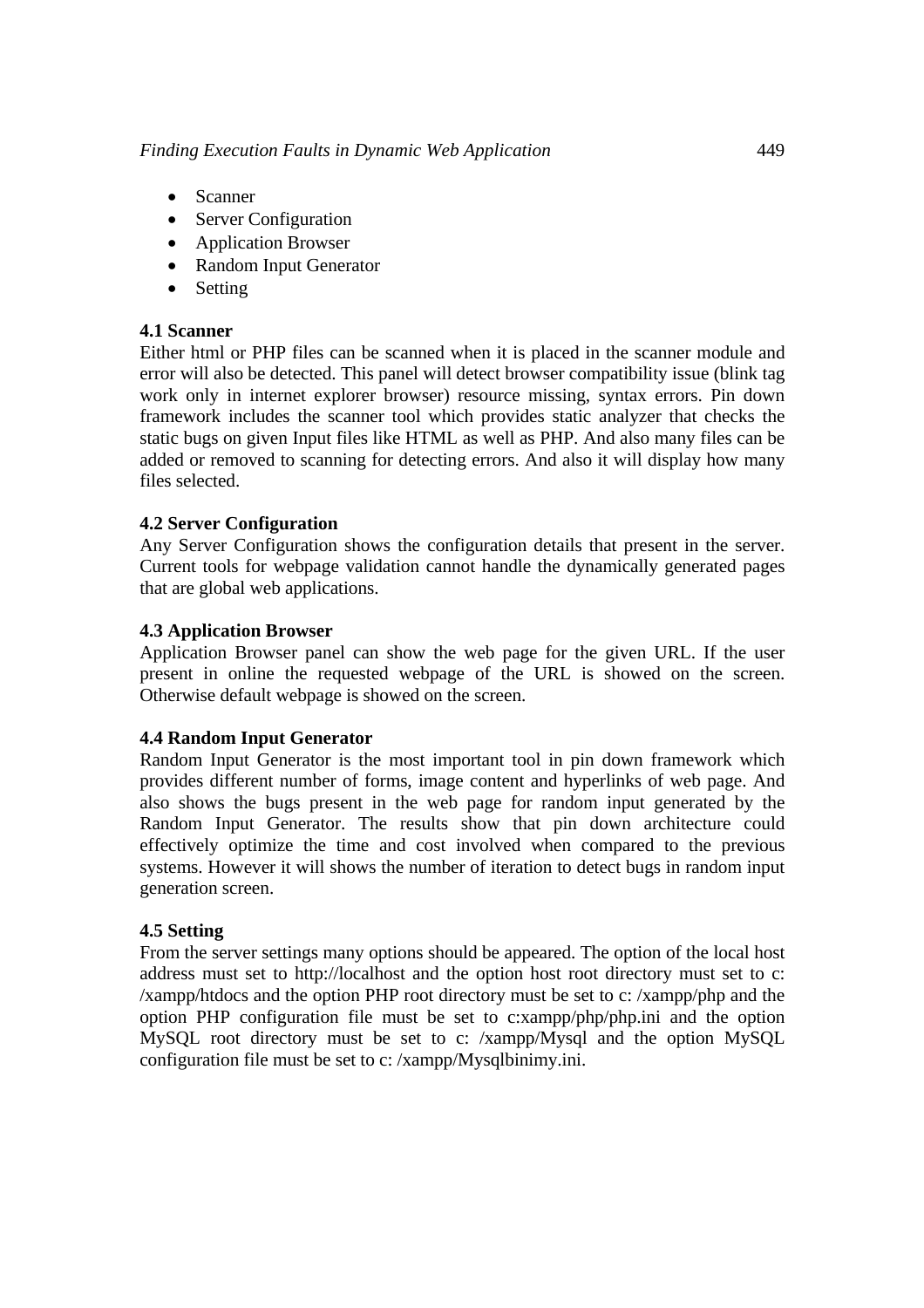

#### **5. Result and Discussion**

In this section, discuses about the evaluation result of our concepts. X axis represents number of execution of each algorithm and Y axis mentions statement coverage of these three algorithms. The top most increment represents the efficiency of fault localization of the application. So, automated pin down framework for testing increasing the efficiency of fault localization process. Speed of the process is increased so reduced the time period. X axis mention three algorithms and Y axis represent time period of the process. Compared to the manual bug identification process, it reduced the time period of identification process. It also reduced finding wrong locations. Pin down framework shows better performance when compared to that of the existing system, the analysis is carried out in PHP web application and the results are such as error ratio, statement coverage, time and speed. Error rate measure how the algorithm find the wrong location. Compare three algorithms our method having minimum error rate. Using this method create test suites dynamically, this process reduce testing time and increase speed of the process.

#### **6. Conclusion and Future Enhancement**

In this paper, we introduce pin down framework for fault localization. This process is achieved by using Random Input generation technique. This method determined the situation of source code changes from the executed statement in the server side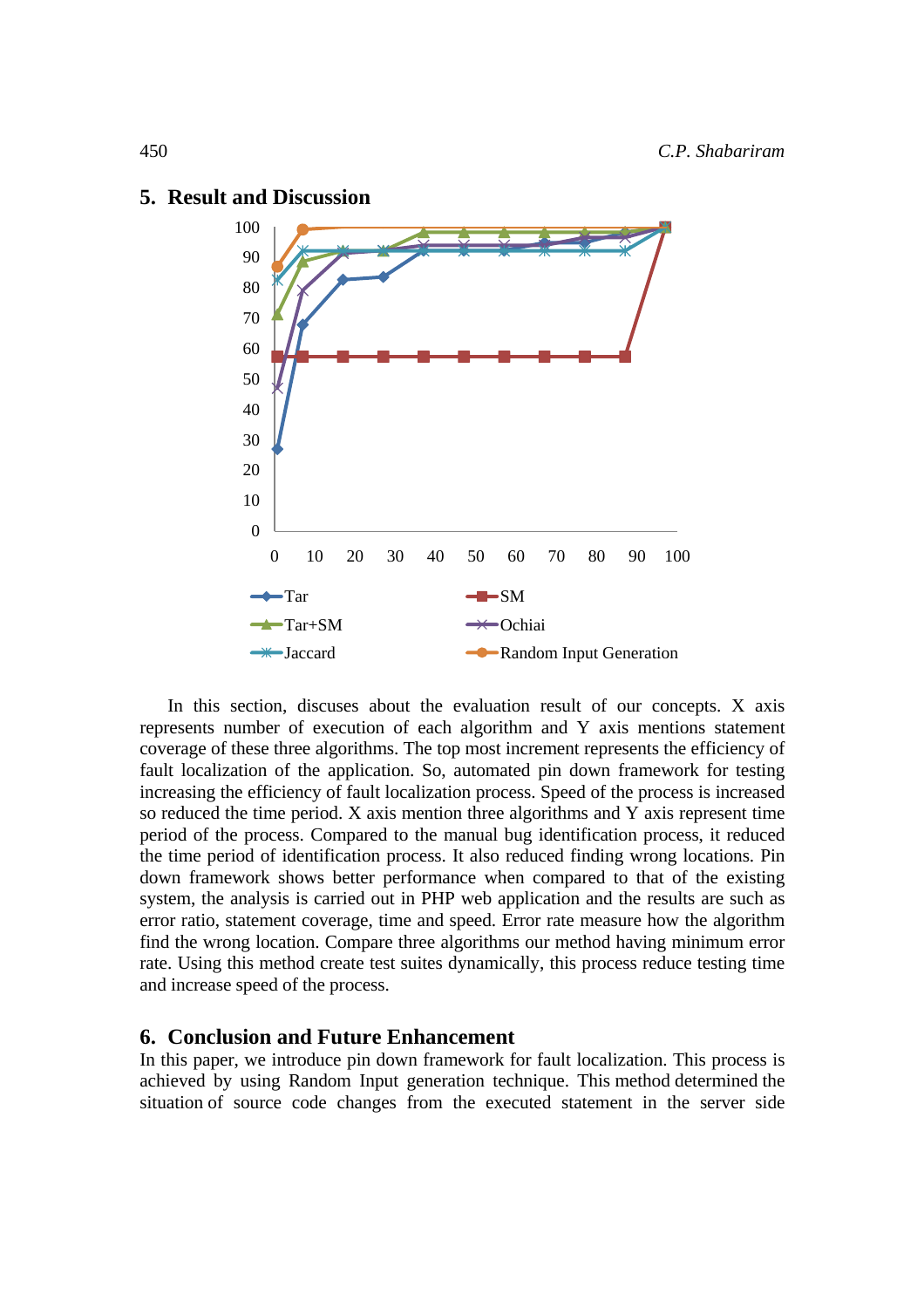scripting language on web application. In future, the following methods are implemented with its increased code coverage. Support for PEAR packages, finding .htaccess vulnerabilities, Identify SQL injection vulnerabilities in PHP applications, Debugging against XSS attacks.

#### **References**

- [1] C.P.Shabariram, "Fault Localization for Dynamic Web Application : A Survey on Recent Developements." International conference on Knowledge Copllabration in Engineering [2014].
- [2] S. Artzi, "Fault localization for dynamic web applications," J. Dolby, F.Tip, M. Pistoia., IEEE Transl, vol. 38, no 2, [March or April 2012], pp.314
- [3] R. Abreu, "An evaluation of Similarity Coefficient for software fault localization," P. Zoeteweij, A. J. C. Vangemund., International symposium on dependable computing[2006], pp.39–46.
- [4] R. Abreu, "On the accuracy of spectrum based fault localization," P. Zoeteweij, A. J. C. Vangemund., Conference, [sept 2007 ], pp89–98.
- [5] H.Agrawal et al, "Fault localization using execuion slice and dataflow tests," International symposium on software reliability engineering[1995]
- [6] C. Cadar et al , "EXE: Automatically generating the inputs of death,"Conference on computer and communication[2006].
- [7] P.Godefroid et al, "DART: Directed automated Random testing," Conference on programming language design and Implementation[2005].
- [8] S.Horwitz, "Interprocedural slicing using dependence graph," T. Reps, D. Binkly., ACM Trans on programming languages and system [1990].
- [9] J. Lyle, "Automated Bug localization by program slicing," M. Weiser., Second International conference on computer and applications [1987].
- [10] S. Artzi et al, "Directed test generation for effective fault localization," International symposium on software testing and analysis[2010].
- [11] S. Artzi et al, "Practical fault localization for dynamic web applications," International conference on software engineering[2010].
- [12] S. Artzi et al, "Finding bugs in web application using dynamic test generation and explicit state model checking," J. Dolby, F.Tip, M. D. Ernst, A. Kiezun, D. Dig, A. Paradkar., IEEE Transl on software engineering, vol. 38, no 2, [march or april 2010], pp.274–294.
- [13] P. Arumuga nainar et al, "Statistical debugging using compund boolean predicates," International symposium on software testing and analysis[2007]
- [14] S. Artzi et al, "A framework for automated testing java script web applications," International conference on software engineering[2010].
- [15] B. Baudry, " Improving test suites for efficient fault localization," International conference on software engineering[2006].
- [16] Y. Yu, "An emprical study of the effects of test suite reduction on fault localization," International conference on software engineering[2008].